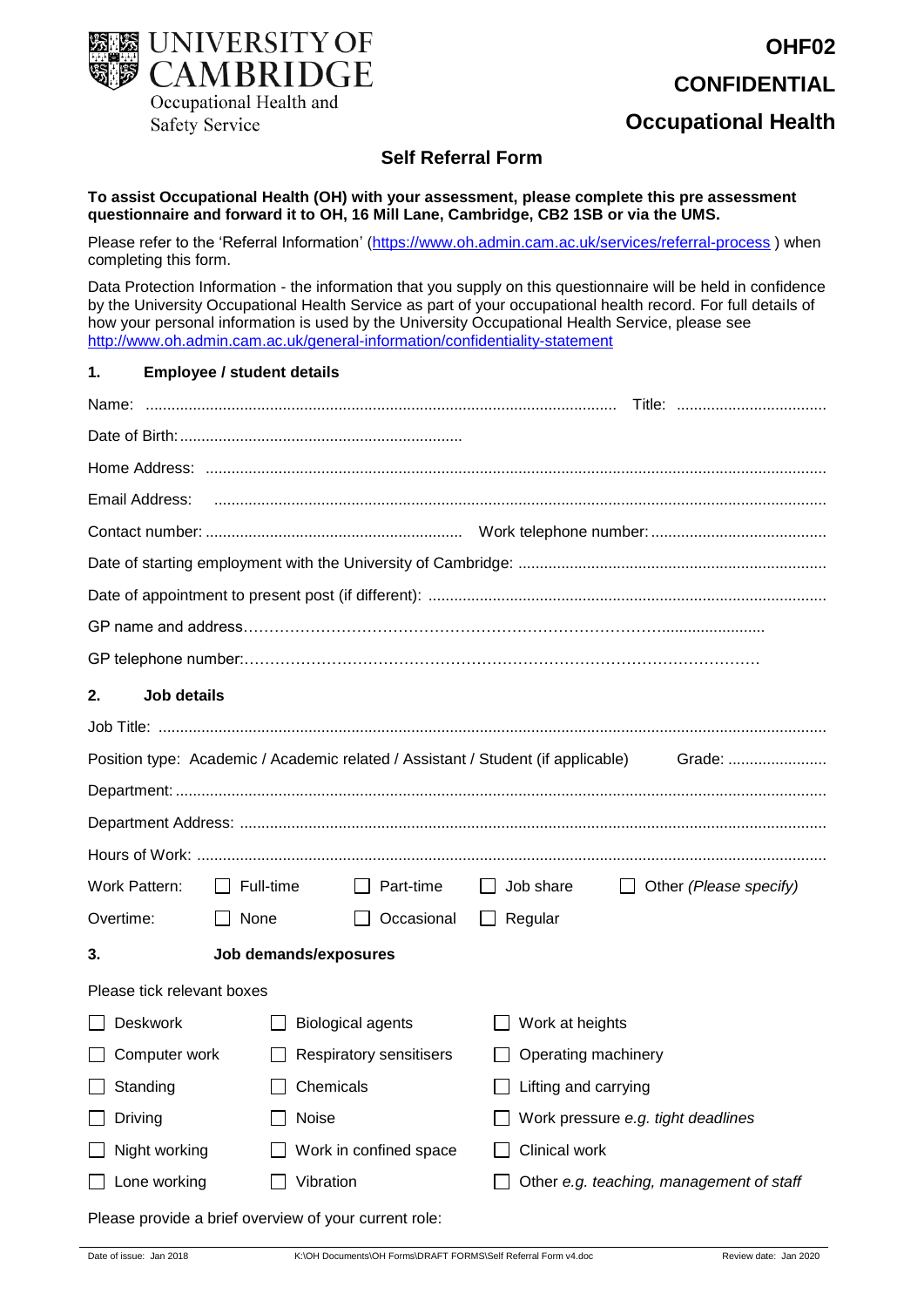**4. Supervisor details –** *your supervisor would not be contacted prior to your initial appointment in OH and would only be contacted following your appointment if believed necessary or beneficial to do so and with your written consent. If, however, you are seeking written recommendations from OH to your supervisor please ask your supervisor to complete a management referral form.*

#### **5. Reason for referral**

Please provide the reasons that you are requesting a referral and include any relevant information *e.g. specific tasks required of the job, health / attendance / performance issues and any domestic issues that could be affecting these.* 

**6.** (i) **Please list any current symptoms that are troubling you:**

- (ii) **Have you had these symptoms before?** *if yes please give dates and details and include any treatment received*
- (iii) **Have you consulted your GP about your current symptoms?** *If yes please give dates and details and where relevant include diagnosis given and treatment received*
- (iv) **Where relevant please give details of sickness absence for the last twelve months,** *e.g. number of days per occasion, reasons for absence*
- **7. Please list any medication that you take** *please include the dose and frequency*

**8. Have you sought assistance from other services within the University?** *e.g., Human Resources, Disability Resource Centre, Staff or Student Counselling Service, Union*

Yes  $\Box$  No  $\Box$ 

If yes please indicate who and when: